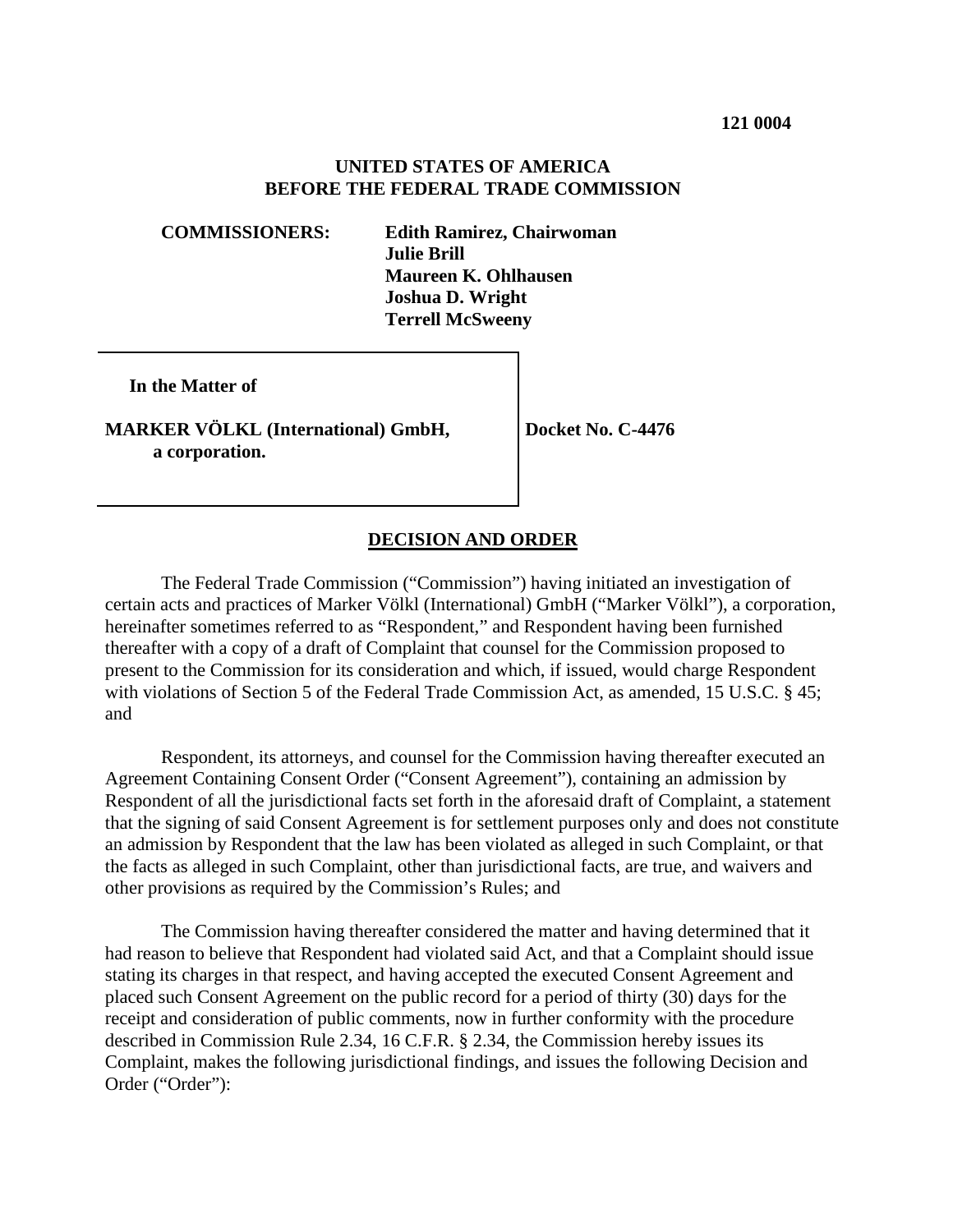- 1. Respondent Marker Völkl is a corporation organized, existing, and doing business under and by virtue of the laws of Switzerland with its office and principal place of business located at Ruessenstrasse 6, 6341 Baar, Switzerland. Marker Völkl is a wholly-owned subsidiary of its parent, Jarden Corporation, which is a corporation organized, existing, and doing business under and by virtue of the laws of Delaware, with its office and principal place of business located at 555 Theodore Fremd Avenue, Rye, New York 10580.
- 2. The Federal Trade Commission has jurisdiction of the subject matter of this proceeding and of Respondent, and the proceeding is in the public interest.

### **ORDER**

### **I.**

**IT IS ORDERED** that, as used in this Order, the following definitions shall apply:

- A. "Respondent" means Marker Völkl (International) GmbH, its directors, officers, employees, agents, representatives, successors, and assigns, and includes its parent, all subsidiaries, divisions, groups, and affiliates controlled by them, and the respective directors, officers, employees, agents, representatives, successors, and assigns of each.
- B. "Commission" means the Federal Trade Commission.
- C. "Agreement" means any agreement, arrangement, contract, combination, or understanding, formal or informal, written or unwritten, direct or indirect, between two or more Persons.
- D. "Endorsement Agreement" means an Agreement between a Ski Company and a living natural person providing in part that, for consideration, (1) the Ski Company is authorized to utilize the name and/or likeness of the living natural person in connection with the advertisement, promotion, or sale of Ski Equipment, and/or (2) the living natural person will use and promote the Ski Company's Ski Equipment; for the avoidance of doubt, the following Agreements are not Endorsement Agreements for the purposes of this Order: (1) any Agreement between Respondent and a living natural person who is an employee of Respondent at the time he or she enters into the Agreement; (2) any Agreement between Respondent and another Ski Company in connection with the exclusive licensing of intellectual property relating to Ski Equipment; or (3) any exclusive Agreement between Respondent and a retailer and/or distributor of Ski Equipment that is not a Ski Company.
- E. "Person" means any living natural person, corporate entity, sole proprietorship, partnership, association, joint venture, or trust.
- F. "Ski Company" means any Person that, for the purpose of sale, resale, distribution, or marketing in or into the United States, manufactures Ski Equipment or causes Ski Equipment to be manufactured, and includes all the directors, officers, employees,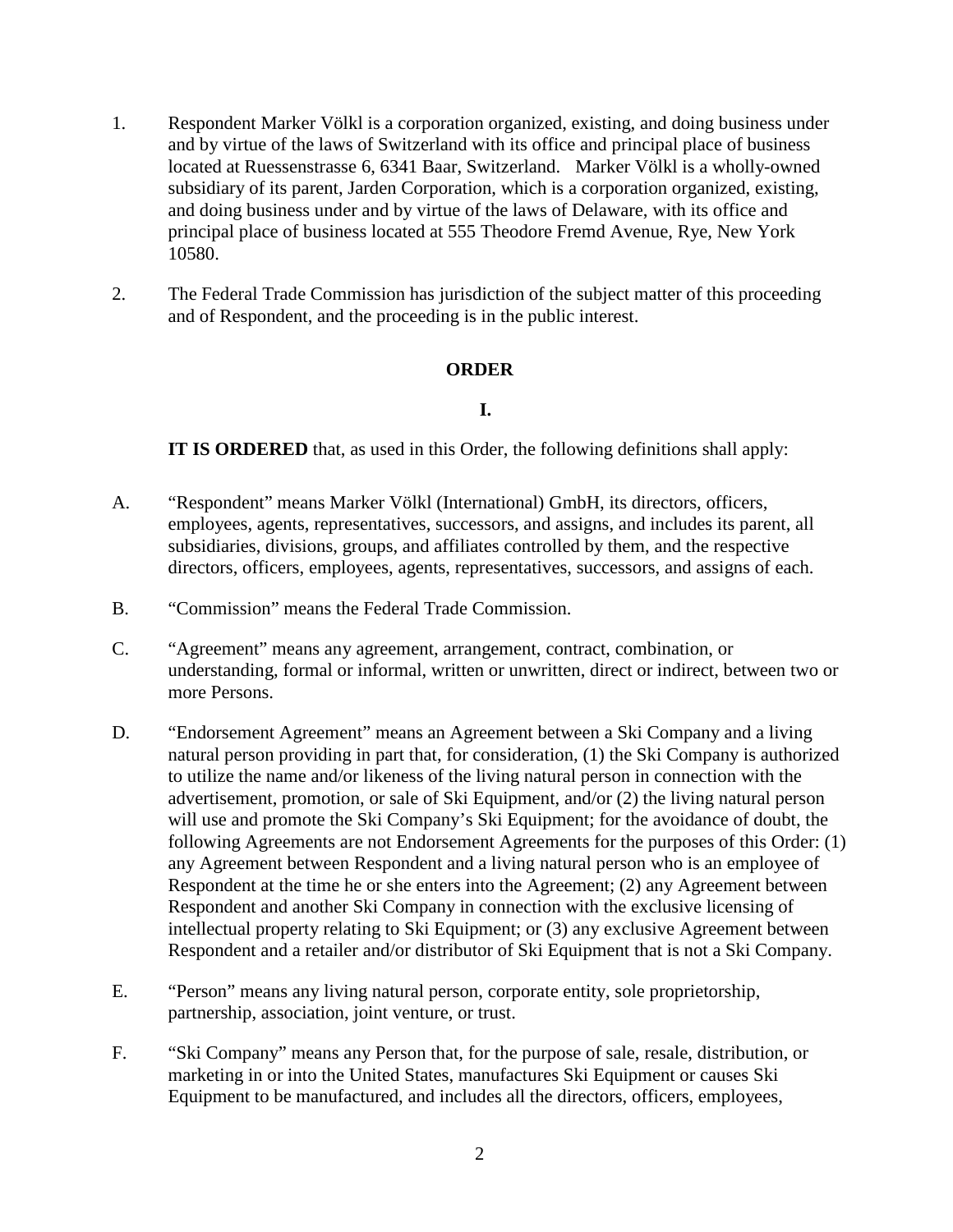consultants, agents and representatives of the Ski Company acting on behalf of or at the direction of the Ski Company; for the avoidance of doubt, "Ski Company" does not include: (1) any employee of Respondent to the extent he or she is acting on his or her own behalf; or (2) ski teams or ski pools.

- G. "Ski Equipment" means alpine snow skis, ski boots, or ski bindings.
- H. "U.S. Skier" means any living natural person who is engaged or has engaged in the sport of alpine skiing, and who, at the time the Ski Companies enter into an Agreement that, but for the proviso in Paragraph II.A. of this Order, would be prohibited by Paragraph II.A. of this Order, is:
	- 1. a citizen or permanent resident alien (as defined by the US Citizenship and Immigration Services) of the United States;
	- 2. a member of the U.S. Ski and Snowboard Association;
	- 3. a member of the U.S. Ski Team;
	- 4. a representative of the United States at the NorAm Cup, the World Cup, or any competition sanctioned by the International Ski Federation; or
	- 5. a representative of the United States at the Winter Olympics.
- I. "U.S. Employee" means any living natural person who is a citizen or permanent resident alien (as defined by the US Citizenship and Immigration Services) of the United States or whose principal place of employment is within the United States.

# **II.**

**IT IS FURTHER ORDERED** that in connection with the business of manufacturing, distributing, marketing, or selling Ski Equipment in or affecting commerce, as "commerce" is defined in Section 4 of the Federal Trade Commission Act, 15 U.S.C. § 44, Respondent shall cease and desist from, directly or indirectly, or through any corporate or other device:

A. Inviting, entering into or attempting to enter into, organizing or attempting to organize, implementing or attempting to implement, continuing or attempting to continue, soliciting, or otherwise facilitating any Agreement, either express or implied, with any Ski Company or Ski Companies (other than Respondent) to forbear from soliciting, cold calling, recruiting, hiring, contracting with, or otherwise competing for any U.S. Skier to be a party to an Endorsement Agreement.

*PROVIDED, HOWEVER*, that Respondent may enter into, attempt to enter into, or comply with a written agreement with any other Ski Company or Ski Companies to forbear from competing for any U.S. Skier to be a party to an Endorsement Agreement that (1) is reasonably related to a lawful joint venture agreement, or lawful merger, acquisition or sale agreement; and (2) is reasonably necessary to achieve such agreement's procompetitive benefits.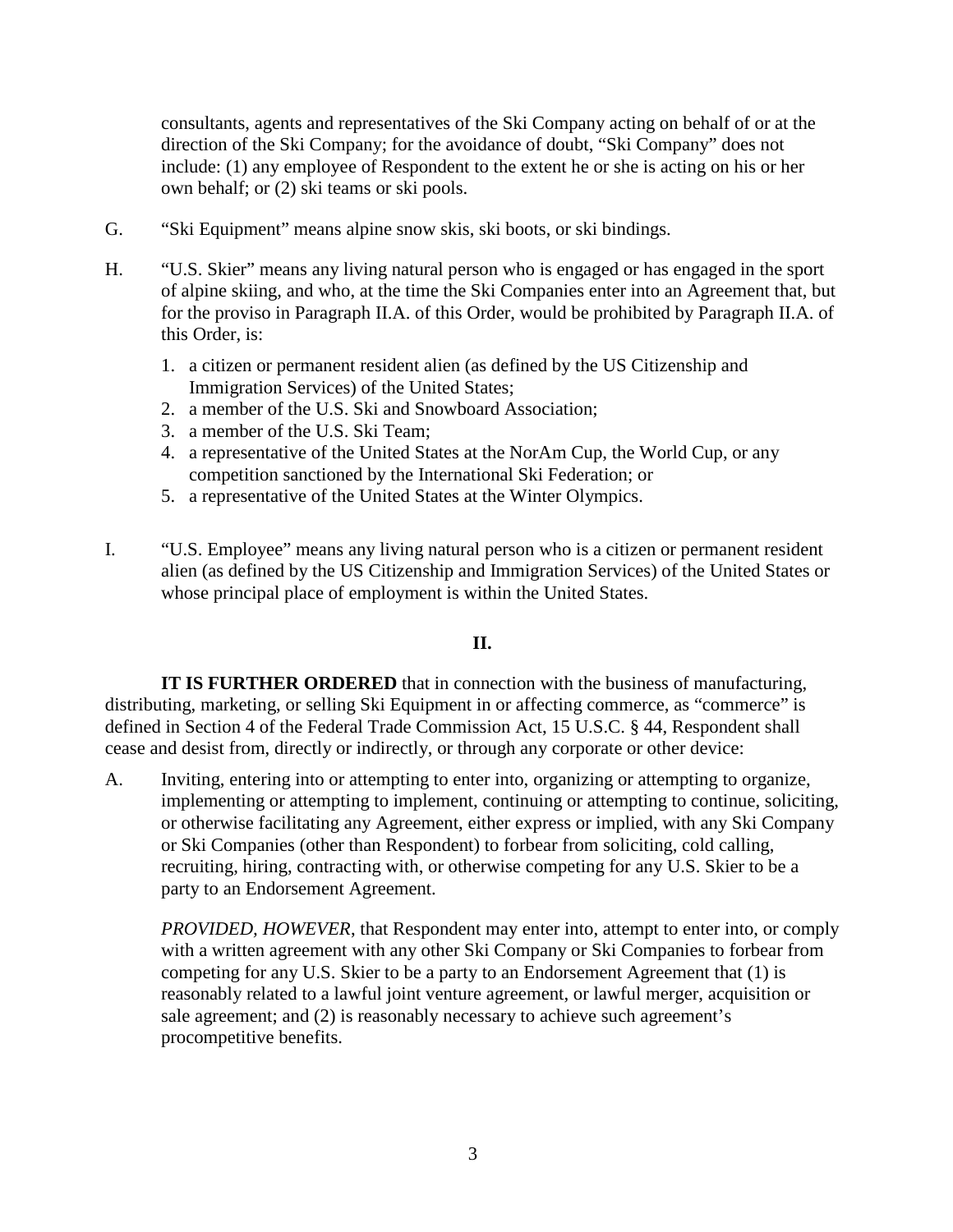B. Inviting, entering into or attempting to enter into, organizing or attempting to organize, implementing or attempting to implement, continuing or attempting to continue, soliciting, or otherwise facilitating any Agreement, either express or implied, with any Ski Company or Ski Companies (other than Respondent) to forbear from soliciting, cold calling, recruiting, hiring, contracting with, or otherwise competing for any U.S. Employee of a Ski Company.

*PROVIDED, HOWEVER*, that Respondent may enter into, attempt to enter into, or comply with a written agreement with any other Ski Company or Ski Companies to forbear from competing for any U.S. Employee of a Ski Company that (1) is reasonably related to a lawful joint venture agreement, or lawful merger, acquisition or sale agreement; and (2) is reasonably necessary to achieve such agreement's procompetitive benefits.

*PROVIDED, FURTHER,* that Respondent may enter into, attempt to enter into, or comply with written agreements with any other Ski Company or Ski Companies to forbear from competing for any employee of a Ski Company if such agreement: (1) is in settlement of a bona fide dispute relating to the enforcement of an employee's non- compete or non-solicitation agreement with the Respondent or the other Ski Company; or (2) is included in non-disclosure or confidentiality agreements that Respondent has entered into in connection with conducting due diligence relating to a proposed and bona fide merger, acquisition, or consolidation.

### **III.**

#### **IT IS FURTHER ORDERED** that:

- A. Within sixty (60) days after the date the Order is issued, Respondent shall submit to the Commission a verified written report setting forth in detail the manner and form in which the Respondent has complied, is complying, and will comply with this Order.
- B. One (1) year after the date the Order is issued, annually for the next two (2) years on the anniversary of the date the Order is issued, and at other times as the Commission may require, Respondent shall file a verified written report with the Commission setting forth in detail the manner and form in which Respondent has complied and is complying with the Order.

#### **IV.**

**IT IS FURTHER ORDERED** that Respondent shall notify the Commission at least thirty (30) days prior to:

- A. Any proposed dissolution of the Respondent;
- B. Any proposed acquisition, merger or consolidation of the Respondent; or